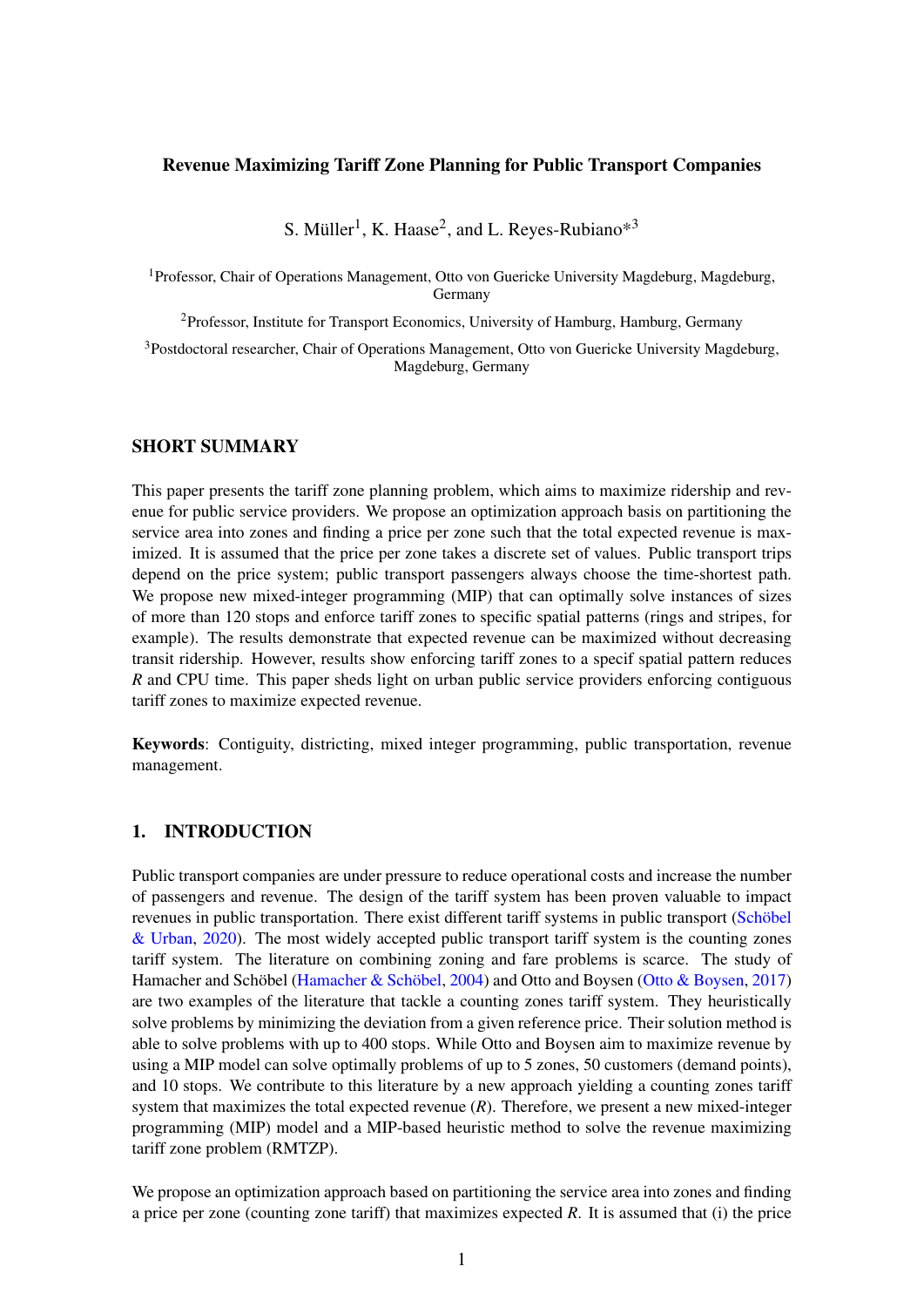per zone takes denumerable values, (ii) the number of public transport trips depends on the price (system), and (iii) public transport passengers always choose the time-shortest path. Our new model formulation is: (1) flexible to adjust to any objective function; (2) not limited to a predefined number of tariff zones; we impose contiguity of the tariff zones using the properties of primal and dual graphs, (3) coming with a new set of constraints that ensures contiguity and forces tariff zones to a desired spatial pattern (rings or stripes) without altering the model structure; (4) able to optimally solve instances of up to 120 districts (stops) within reasonable time using off-the-shelf solvers.

### 2. METHODOLOGY

We consider a public transport graph  $\mathscr{G}^{PT}$  :  $(\mathscr{I}, \mathscr{A}, \tau_{ij})$  with nodes  $i \in \mathscr{I}$ , arcs  $(i, j) \in \mathscr{A}$ , and travel time  $\tau_{ij}$ . The set of nodes  $\mathscr I$  represents the public transport stops and the set of arcs  $\mathscr A$ indicates the public transport connections between adjacent nodes (gray arcs and nodes, Figure [1\)](#page-2-0). We impose contiguity of each tariff zone using the properties of primal and dual graphs [\(Validi,](#page-4-3) [Buchanan, & Lykhovyd,](#page-4-3) [2021\)](#page-4-3). As shown in Figure [1,](#page-2-0) each stop is located in a unique (artificial) district. Let  $\mathscr{G}^{BO}$  :  $(\mathscr{N}, \mathscr{B})$  be the district border graph (blue arcs and nodes), with nodes  $\mathscr{N}$  and arcs  $\mathscr{B}$ . Here, we consider  $\mathscr{G}^{BO}$  as the dual to  $\mathscr{G}^{PT}$ .

The problem includes a set  $\mathcal{S}_{ij}$  that contains the arcs that belong to the time-shortest path from *i* ∈  $\mathcal{I}$  to *j* ∈  $\mathcal{I}$ . Due to the properties of planar dual graphs, for each arc  $(i, j) \in \mathcal{A}$  there exist two intersecting arcs  $((n,m), (m,n)) \in \mathcal{B}$ . Let us define set  $\mathcal{D}_{ij}$  denoting the border arcs  $(n,m)$ corresponding to  $(i, j) \in \mathcal{A}$ . Now, let us define the set  $\mathcal{O}\mathcal{D}_{ij}$  containing the border arcs along the time-shortest path from  $i \in \mathcal{I}$  to  $j \in \mathcal{I}$ . For example, Figure [1](#page-2-0) shows  $\mathcal{G}^{BO}$ ,  $\mathcal{G}^{PT}$ , and the time-shortest path from node i1 to node i6, thus the set  $\mathcal{D}_{i,j}$  is defined by blue arcs,  $\mathcal{S}_{i1,i6} = \{(i1,i2),$ (i2,i5), (i5,i6)}, and  $\mathcal{OQ}_{ij}$ ={(n1,n4), (n4,n1), (n4,n5), (n5,n4), (n5,n8), (n8,n5)}.

Following, we summarize the variables and main constraints of our MIP model P1 to solve RMTZP:

#### Decision variables

 $X_{ijt} = 1$ , if  $t = 1, \ldots, T_{ij}$  tariff zones are visited on the shortest path from  $i \in \mathcal{I}$  to  $j \in \mathcal{I}$  (0, otherwise), with  $T_i$  as the maximum number of tariff zones along the shortest path from  $i$ to *j*

*Y*<sub>nm</sub> = 1, if a tariff zone border is established along border arc  $(n,m) \in \mathcal{B}(0,$  otherwise)

*W<sub>nm</sub>* = artificial flow along the border arc  $(n,m) \in \mathcal{B}$ 

#### **Constraints**

- The number of tariff zones visited from *i* to *j* is equal to 1 plus the number of tariff zone borders crossed along the shortest path from node *i* to *j* (i.e., coupling  $Y_{nm}$  and  $X_{i}$ *i*,).
- Flow constraints that indicate flow out minus flow in along a border arc  $(n,m) \in \mathcal{B}$  must be equal to  $b_n$  at border node *n*.  $b_n$  indicates the amount of artificial outflow or inflow at node  $n \in \mathcal{N}$ . Values of  $b_n$  depend on the desired spatial pattern of the tariff zone. The flow conservation constraints ensure contiguous tariff zones (Figure [1\)](#page-2-0).

### *Relaxation of RMTZP:*

The size of the RMTZP is mainly influenced by the number of O-D tuples. For this reason, we consider a subset, C of all O-D tuples. Set C contains  $\gamma \mid \mathcal{I} \mid$  of O-D tuples with highest R. We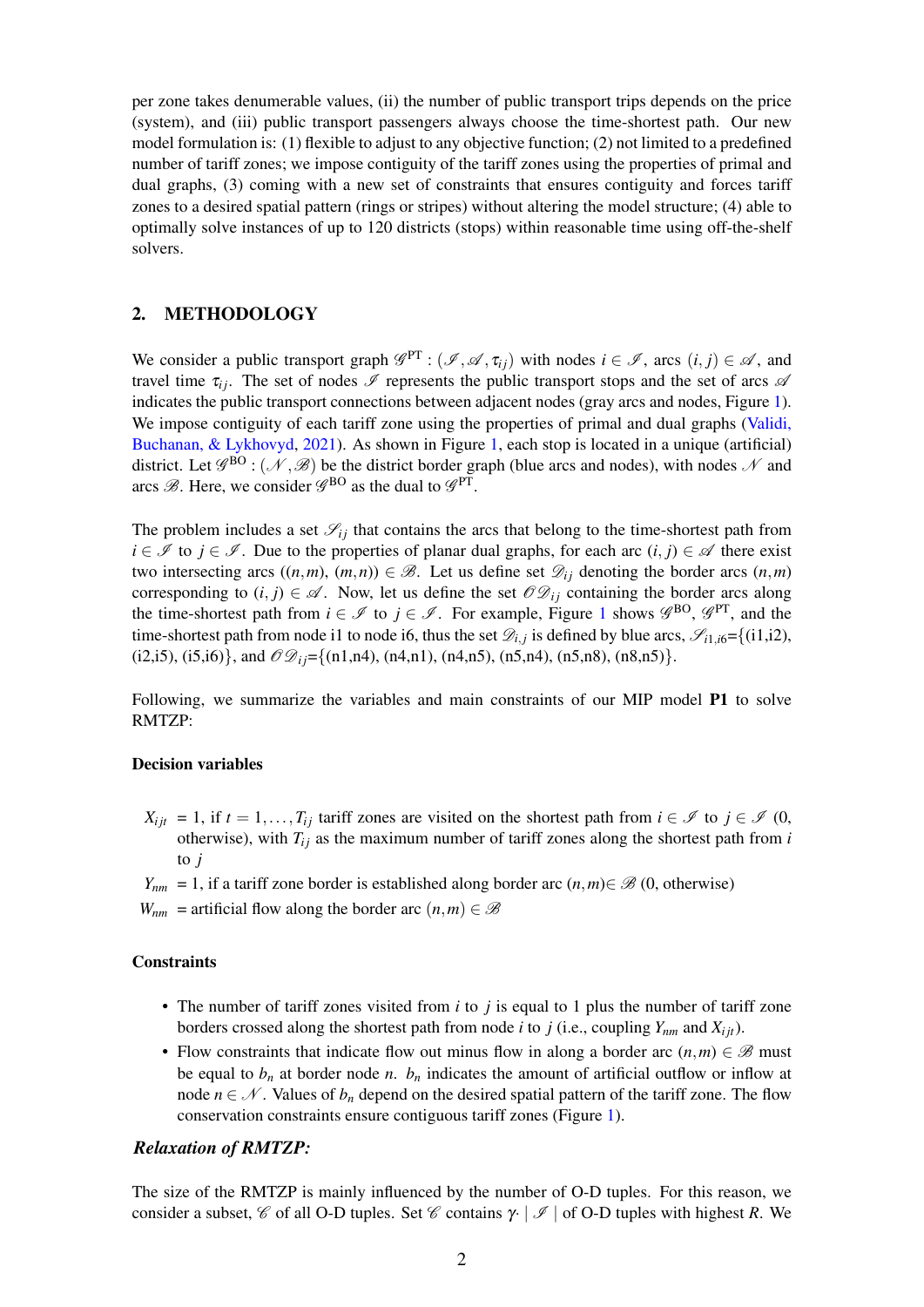<span id="page-2-0"></span>Figure 1: Graphs of the RMTZP. Note,  $\mathscr{G}^{\rm BO}$  contains more nodes than necessary for a dual graph.  $\mathscr{G}^{\rm BO}$  is shown in blue while  $\mathscr{G}^{\rm PT}$  is displayed in light gray. Shortest path from stop (district) i1 to stop (district) i6 is highlighted in green. Assume *t*=2 tariff zones are optimal for O-D tuple i1-i6  $(X_{i1,i6,2}=1)$  and the tariff zone border is between node i2 and i5, then  $Y_{n4,n5}+Y_{n5,n4}=1$ . This in turn induces and artificial flow along the border arcs to ensure contiguous zones (red).



propose a MIP-based heuristic to find  $\mathscr C$ . Then, the model **P1** is solved by considering O-D tuples  $(i, j) \in \mathscr{C}$  instead of all  $i \in \mathscr{I}$  and  $j \in \mathscr{I}$ .

#### *Price problem:*

The zone problem P1 depends on a given price system  $p \in \mathcal{P}$ . The trip price under a counting zone tariff system depends on the visited zones along the trip and the price per zone. Let  $r_{ijt}(\pi_{p_t})$ represent the *R* on the shortest path from  $i \in \mathcal{I}$  to  $j \in \mathcal{I}$  given price system  $p \in \mathcal{P}$ , with  $\pi_{p_i}$  as the price per zone when visiting *t* zones under price system  $p_t \in \mathcal{P}$ . *R* in **P1** is given by:

$$
\textbf{Maximize } R(p) = \sum_{i \in \mathcal{I}} \sum_{j \in \mathcal{J}} \sum_{t=1}^{T_{ij}} r_{ijt}(\pi_{p_t}) \cdot X_{ijt} \tag{1}
$$

Therefore, we solve  $|\mathscr{P}|$  independent zoning problems and select the solution with maximum *R*.

### 3. COMPUTATIONAL EXPERIMENTS AND RESULTS

In this section, we present the design of computational experiments and results. We evaluate the performance of the MIP model and our MIP-based heuristic under different problem sets. The performance is evaluated in terms of *R* and CPU time. We generate a set of artificial instances representing the service area of a city. Total demand depends on the number of inhabitants at each zone *i*, defined as a uniform [10,000; 20,000]. The total number of trips from *i* to *j* follows a gravity model, while public transport shares follow a multinomial logit model.

We solve all problem sets to optimality and compare the MIP model against the MIP-based heuristic, considering the constraints to enforce tariff zones to have a ring pattern. Problem sets consider different realistic sizes of  $|\mathcal{I}| = \{49, 81, 121\}, |T_{ij}| = 7$ , and  $|\mathcal{P}| = 10$ , and a network connectivity level given by  $\{0.25, 0.5, 0.75, 1\}$ . The larger the network connectivity level the larger is  $\mathcal{A}$  for given  $|\mathscr{I}|$ .

Figure [2](#page-3-0) shows *R* of the solution obtained with MIP model and MIP-based heuristic over 10 seeds,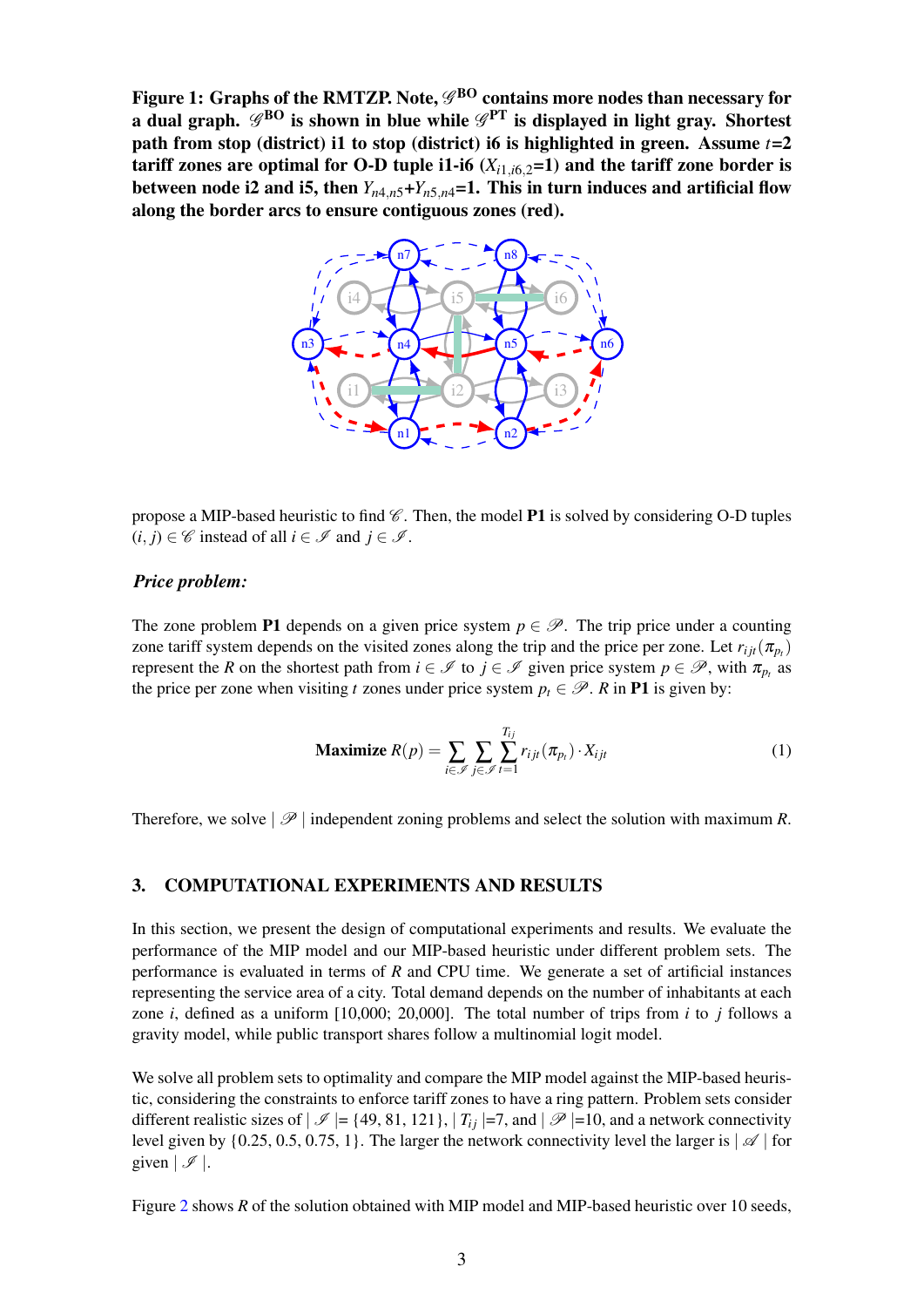<span id="page-3-0"></span>Figure 2: Average *R* comparison of our MIP model and the MIP-based heuristic. All problems are solved to optimality.



<span id="page-3-1"></span>Table 1: Average *R* of the MIP model varying: constraints to enforce a ring pattern, and values of node degree  $(a_n)$  of the border nodes  $n \in \mathcal{N}$ 

|                | Ring pattern           |           | No pattern             |           |
|----------------|------------------------|-----------|------------------------|-----------|
|                | R                      | CPU time  | R                      | CPU time  |
| $a_n$          | (10000 monetary units) | (seconds) | (10000 monetary units) | (seconds) |
| $\overline{c}$ | 1965.36                | 125.76    | 1977.92                | 10559.98  |
| 3              | 1965.36                | 1639.02   | 1977.92                | 9051.35   |
|                | 1989.42                | 3308.62   | 1992.07                | 12980.14  |

and  $\gamma$  over the values { 2, 4, 8, 10, 15, 20, 25, 30}. Our first results show that the MIP model provides a solution with higher *R* than the MIP-based heuristic solution. On average, our MIPbased heuristic under estimates the optimal *R* by 2.54% but it is faster by 42.97% (not shown here).

The second set of experiments is devoted to determine the impact of enforced spatial patterns on *R*. This numerical study is focused on the MIP model **P1** and the instance with  $|\mathcal{I}| = 49$ . We determine the solution for different values of border node degree  $a_n$  given by  $\{2, 3, 4\}$ . The value of *a<sup>n</sup>* indicates the maximum number of adjacent tariff zones that gather at a district border node  $n \in \mathcal{N}$ . Table [1](#page-3-1) shows the average *R* and CPU times of solutions with and without a ring pattern. Results demonstrate that solutions with a lower *R* are obtained when constraints are included to enforce a desired spatial pattern compared to cases with no desired pattern. Solutions without any spatial pattern have an *R* that is on average 0.43% higher than solutions with a ring pattern. The CPU time for the solutions with no spatial pattern is 85.12% higher than for solutions with the ring pattern.

## 4. CONCLUSIONS

In this paper, we investigate how to design a counting zones tariff system to maximize the revenues of public transportation service companies. The price for a trip depends on the price per tariff zone and the number of visited zones. This approach is well-known and accepted by passengers and